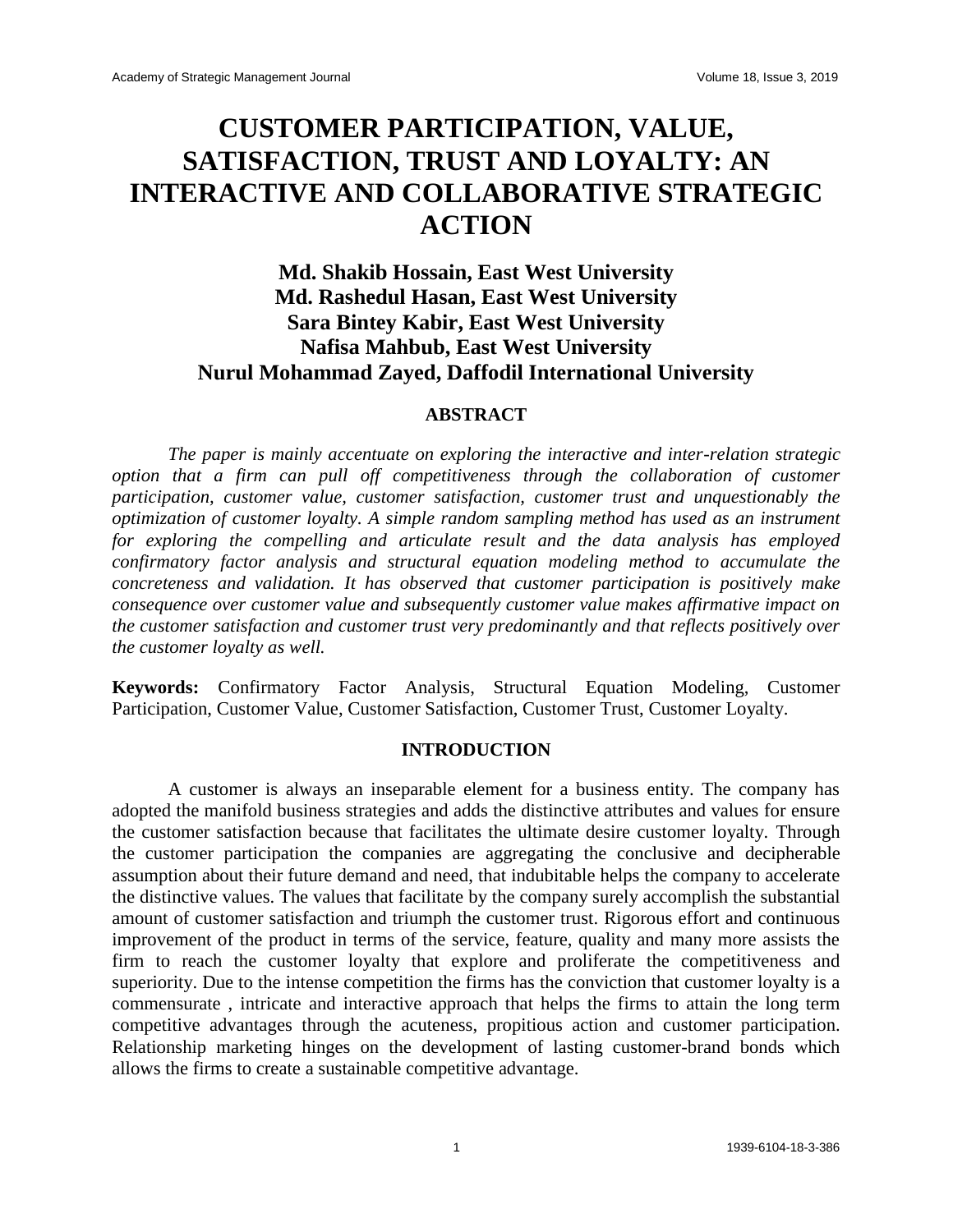## **LITERATURE REVIEW**

Appropriate and effective customer participation can enhance customer perceived value of product, reduce the risk perception of product quality customer products, reduce the cost of acquisition, can bring customer experience value, relationship value, learning value and psychological benefits value (Liu et al., 2007). According to marketing theory, every customer can facilitate the customer-value. Customer value has a relationship with customer satisfaction (Nauman & Giel, 1995). Customer satisfaction is customers' respond to what they expect and what they experienced from a Product/process (Hallowell, 1996). It is increasingly acknowledged that focusing on the connection and collaboration between the firm and the customer results in greater customer satisfaction and customer trust (Ramani & Kumar, 2008). A strong relationship with the customers is positively affecting the brand loyalty.

#### **Customer Participation and Customer Value**

A research has accomplished by Mekhail et al. (2013) indicates that customer values can be attained through the customer participation because due to the engagement with the customer economic benefits can attain, a propitious relationship is establish between seller and the customer and of course understanding about the future offering and needs.

*H1: Customer participation is positively related to customer value.*

#### **Customer Value and Customer Satisfaction**

Customer satisfaction can be optimize with the accentuate of distinctive values that offer by the company .An empirical research by proofs that customer value is contributes to customer satisfaction.

*H2: Customer value is positively related to customer satisfaction.*

#### **Customer Value and Customer Trust**

Receiving the expected value from the respecting product surely augmenting the trust of the respective brand (Shirin & Puth, 2011). An affirmative relationship exists between the perceived value and the trust because the soaring level of perceived value can amplify the postpurchase confidence of the product (Pirzad & Karmi, 2015).

*H3: Customer value is positively related to customer trust.*

#### **Relation of Customer Trust with Strengthening the Customer Relationship**

Different distinguish marketing researcher has explored that there is a significant positive relation between trust and the customer relation, highest the trust surely strengthening the relationship (Crosby et al., 1990).

*H4: Customer trust helps to strengthening the customer relationship.*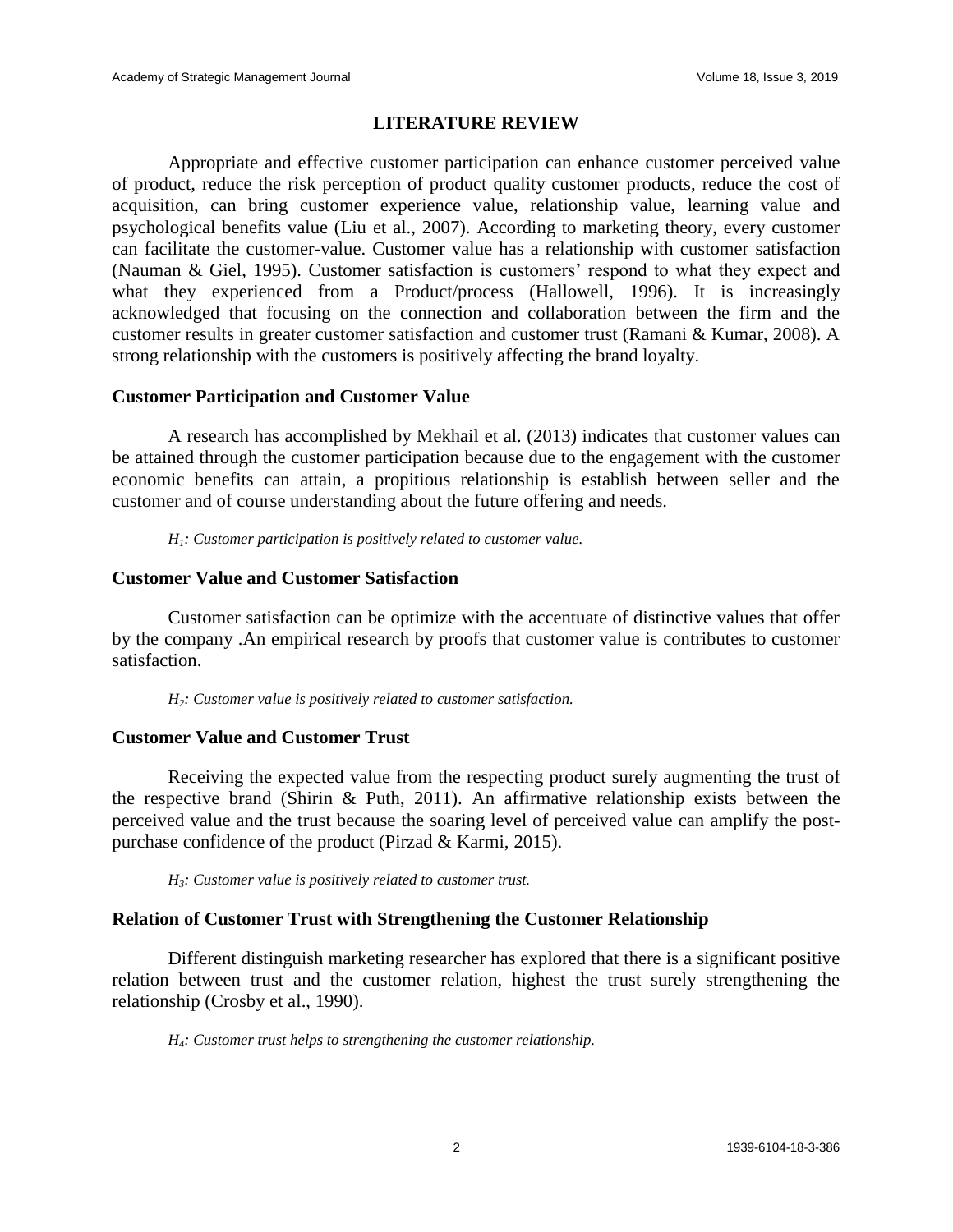#### **Customer Satisfaction and Strengthening the Customer Relationship**

According to Fleming et al. (2005), satisfaction decreases the level of switching towards the company and increases the sense of belonging, which makes the relationship between the company and the customer stronger than before.

*H5: Customer satisfaction helps to strengthening the customer relationship.*

#### **Strength of the Relationship and Customer Loyalty**

According to Evanschitzky & Wunderlich  $(2006)$ , the strong relations between sellers and buyers reinforce and reinvigorate the customer loyalty.

*H6: Strengthening the relationship has positively effect on the customer trust.*

#### **METHODOLOGY**

This framework mainly verifies the relationship between customer participation, customer value, customer satisfaction, customer trust, strength the relationship and customer loyalty in the food manufacturing industry in Bangladesh. The research framework has mentioned in the following Figure 1. The target population of this study was the 10 different food manufacturing company in Bangladesh. From the target population 825 employees who worked in the management position more than 12 years has used as a sample. Random sampling method was used in the sample selection method. The study was based on primary data that was collected by using a questionnaire. The questionnaire used both open and closed ended questions. For the closed ended questions, the study adopted a five point Liker scale where the target respondents indicated the extent of their agreement/disagreement with each statement.



Source: Authors' Compilation

**FIGURE 1 THE RESEARCH FRAMEWORK**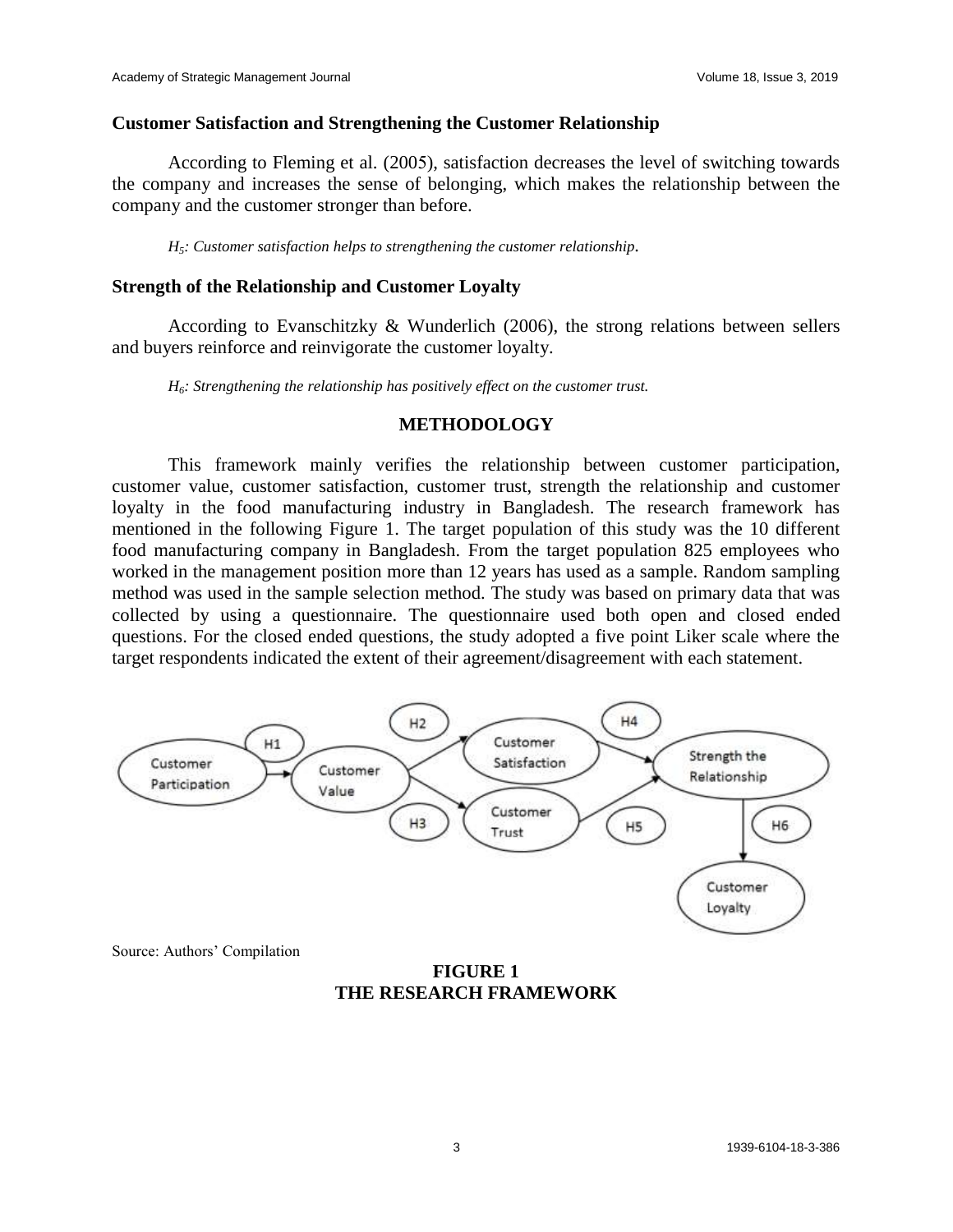# **RESULTS AND DISCUSSIONS**

From the Table 1 it has exposed that the mean value of customer trust was 11.295 and this is the highest mean score with a standard deviation 2.155, whereas customer participation was the second highest mean value and value is 11.295 with a standard deviation 1.126. On the other hand strength the relationship was the third highest mean value with a score of 11.284 and the standard deviation is 1.983.

| Table 1<br><b>DESCRIPTIVE ANALYSIS</b>                   |        |       |  |  |  |  |
|----------------------------------------------------------|--------|-------|--|--|--|--|
| <b>Standard Deviation</b><br><b>Mean Value</b><br>Factor |        |       |  |  |  |  |
| <b>Customer Participation</b>                            | 11.295 | 1.126 |  |  |  |  |
| <b>Customer Value</b>                                    | 13.636 | 1.982 |  |  |  |  |
| <b>Customer Satisfaction</b>                             | 9.561  | 0.964 |  |  |  |  |
| <b>Customer Trust</b>                                    | 16.661 | 2.155 |  |  |  |  |
| Strength the Relationship                                | 11.284 | 1.983 |  |  |  |  |
| <b>Customer Loyalty</b>                                  | 11.217 | 1.992 |  |  |  |  |

Source: Estimated.

# **Confirmatory Factor Analysis**

From the analysis it has showed  $\chi^2/(df=128)=3.105$ , (p<0.000) good fit index (GFI)=0.913; comparative fit index (CFI)=0.929, incremental fit index (IFI)=0.915, Tucker Lewis index (TLI)=0.922, normed fit index (NFI)=0.928; and a root mean square error of approximately (RMSEA)=0.059. The values of such as GFI, CFI, IFI, TLI and NFI has achieved the value from zero to one, a good fit data was close to one and the value reached higher than 0.90 was acceptable. RMSEA reached a close fit value with the value between 0.04 and 0.08 and the SRMR value was (Standardized RMR)=0.0693 which was acceptable.

From the Table 2, we have observed that construct reliability (CR) higher than 0.70 and reaching from 0.709 to 0.766. The value of Average variance extracted (AVE) extends 0 .50 and reaching from 0.772 to 0.814. The value of JoresKog's Rho extends 0.70 and reaching from 0.704 to 0.804 and from the Cronbach, it has observed that value range 0.720 to 0.793 which was acceptable.

| Table 2<br><b>CONFIRMATORY FACTOR ANALYSIS</b> |                  |                                      |                          |            |       |            |                      |                   |
|------------------------------------------------|------------------|--------------------------------------|--------------------------|------------|-------|------------|----------------------|-------------------|
| <b>Variable</b>                                | <b>Indicator</b> | <b>Standard</b><br>Factor<br>Loading | Error<br><b>Variance</b> | <b>SMR</b> | CR    | <b>AVE</b> | A<br><b>Cronbach</b> | JoresKog's<br>Rho |
|                                                | CP1              | 0.814                                | 0.315                    | 0.650      |       |            |                      |                   |
| Customer                                       | CP2              | 0.842                                | 0.418                    | 0.616      |       |            |                      |                   |
| Participation                                  | CP <sub>3</sub>  | 0.816                                | 0.318                    | 0.704      | 0.729 | 0.803      | 0.768                | 0.755             |
|                                                | CP4              | 0.805                                | 0.360                    | 0.716      |       |            |                      |                   |
| Customer                                       | CV <sub>1</sub>  | 0.874                                | 0.295                    | 0.663      |       |            |                      |                   |
| value                                          | CV2              | 0.849                                | 0.331                    | 0.628      | 0.754 | 0.772      | 0.751                | 0.793             |
|                                                | CV3              | 0.837                                | 0.319                    | 0.694      |       |            |                      |                   |
| Customer                                       | CS <sub>1</sub>  | 0.815                                | 0.338                    | 0.672      |       |            |                      |                   |
| <b>Satisfaction</b>                            | CS <sub>2</sub>  | 0.838                                | 0.352                    | 0.662      | 0.709 | 0.786      | 0.720                | 0.704             |
|                                                | CS <sub>3</sub>  | 0.852                                | 0.371                    | 0.601      |       |            |                      |                   |
|                                                | CS <sub>4</sub>  | 0.881                                | 0.393                    | 0.675      |       |            |                      |                   |
| Customer                                       | CT1              | 0.864                                | 0.383                    | 0.715      |       |            |                      |                   |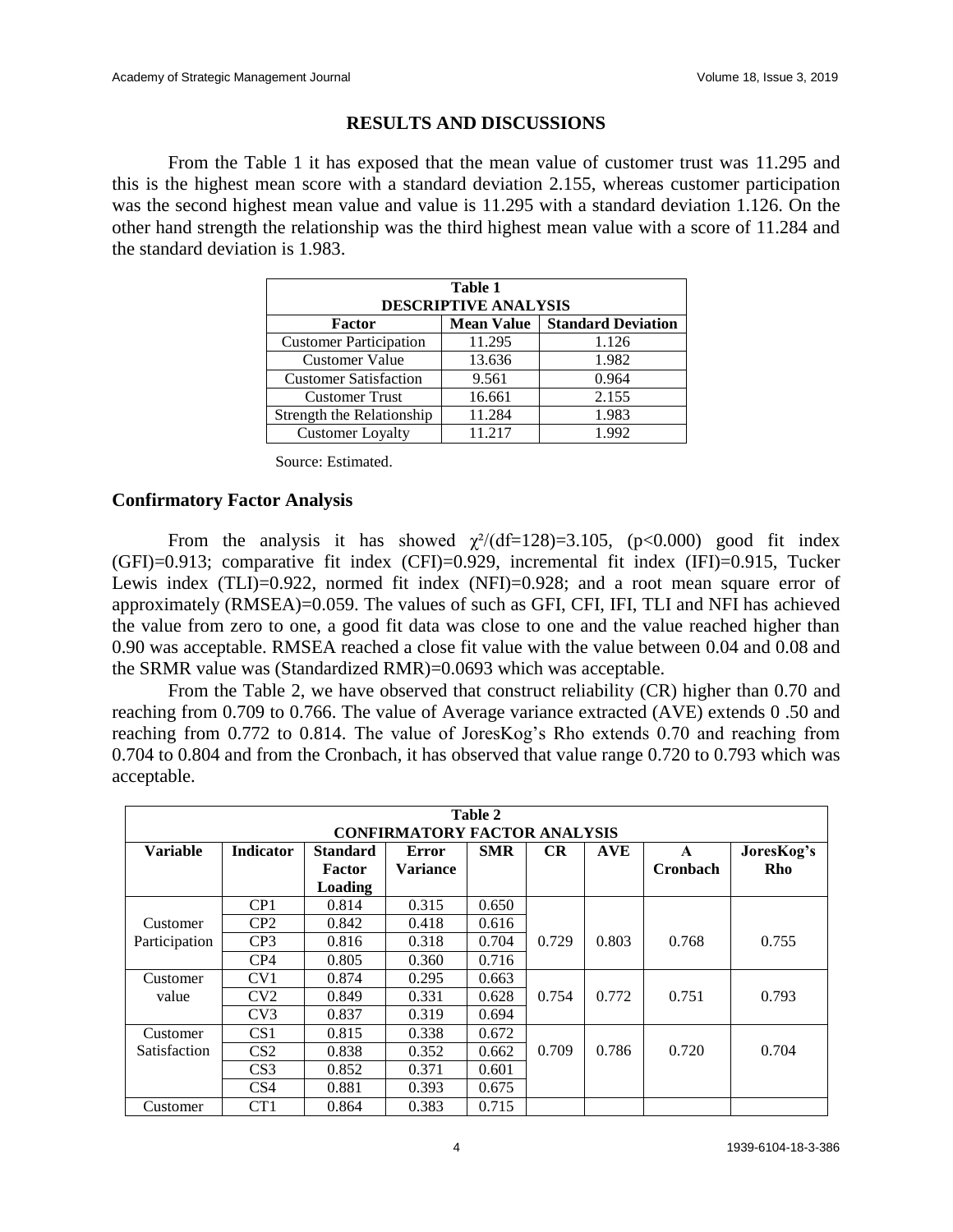| Trust        | CT <sub>2</sub> | 0.819 | 0.317 | 0.726 |       |       |       |       |
|--------------|-----------------|-------|-------|-------|-------|-------|-------|-------|
|              | CT <sub>3</sub> | 0.811 | 0.328 | 0.695 | 0.711 | 0.815 | 0.793 | 0.767 |
|              | CT4             | 0.842 | 0.391 | 0.664 |       |       |       |       |
| Strength the | SS1             | 0.850 | 0.353 | 0.628 |       |       |       |       |
| Relationship | SS2             | 0.863 | 0.342 | 0.712 |       |       |       |       |
|              | SS <sub>3</sub> | 0.893 | 0.353 | 0.735 | 0.748 | 0.785 | 0.779 | 0.804 |
|              | SS <sub>4</sub> | 0.873 | 0.380 | 0.711 |       |       |       |       |
| Customer     | CL1             | 0.846 | 0.361 | 0.636 |       |       |       |       |
| Loyalty      | CL2             | 0.870 | 0.370 | 0.679 | 0.766 | 0.814 | 0.746 | 0.773 |
|              | CL3             | 0.836 | 0.381 | 0.646 |       |       |       |       |
|              | CL <sub>4</sub> | 0.874 | 0.344 | 0.738 |       |       |       |       |

Source: Estimated.

The discriminant validity results have showed that the average variance extracted PVC (calculated for the evaluation of convergent validity) exceeds the square of correlations between latent variables.

| Table 3<br><b>DISCRIMINANT VALIDITY RESULTS</b> |                                                   |           |                        |           |       |           |           |
|-------------------------------------------------|---------------------------------------------------|-----------|------------------------|-----------|-------|-----------|-----------|
|                                                 | Convergent<br><b>Validity</b><br>(Joreskog's Rho) | <b>CP</b> | $\mathbf{C}\mathbf{V}$ | <b>CS</b> | CT    | <b>SR</b> | <b>CL</b> |
| CP                                              | 0.818                                             | 0.714     |                        |           |       |           |           |
| CV                                              | 0.794                                             | 0.698     | 0.712                  |           |       |           |           |
| <b>CS</b>                                       | 0.805                                             | 0.751     | 0.702                  | 0.706     |       |           |           |
| СT                                              | 0.793                                             | 0.712     | 0.705                  | 0.741     | 0.714 |           |           |
| <b>SR</b>                                       | 0.755                                             | 0.701     | 0.761                  | 0.732     | 0.716 | 0.709     |           |
| CL                                              | 0.798                                             | 0.693     | 0.752                  | 0.736     | 0.773 | 0.727     | 0.715     |

Source: Estimated*.* 

#### **Structural Model Analysis**

From the analysis it has observed that the model fit with Chi-Square=308.316, Chisquare/(df=121)=2.548, (p<0.001), RMSEA (Root Mean Square Error of Approximation)= 0.056; GFI=0.938; NFI (Normed Fit Index)=0.945; IFI (Incremental Fit Index)=0.966; TLI= 0.957; CFI (Comparative Fit Index)=0.966. The values of CFI, IFI, TLI, and NFI were close to 1.00 and greater than 0.90, fulfilling the criteria of model fit. Moreover, RMSEA reached a close fit value with the value between 0.04 and 0.08 and the SRMR value is (Standardized RMR)= 0.0681 which was acceptable.

The result of construct and item reliability, standard factor loading, error variance, SMR, CR, Cronbach, AVE and Joreskog's Rho the value that have gathered has fulfilled the criteria. The Construct Reliability (CR) was higher than 0.70 reaching from 0.721 to 0.783. The value of Average Variance Extracted (AVE) extends 0.50 and reaching from 0.752 to 0.846. The value of JoresKog's Rho extends 0.70 and reaching from 0.761 to 0.858 and from the Cronbach, it has observed that value range 0.771 to 0.870 which was also acceptable.

The result in Table 4 has showed that the relationship between the customer participation and customer values has accepted (Figure 2). The effect was significant and positive (estimate=0.915, t-value=5.901, p=0.000). Therefore,  $H<sub>I</sub>$  has accepted. The relationship between the customer value and customer satisfaction has accepted. The effect was also explore significant and positive (estimate=0.718, t-value=1.560, p=0.000). Therefore, *H<sup>2</sup>* has accepted.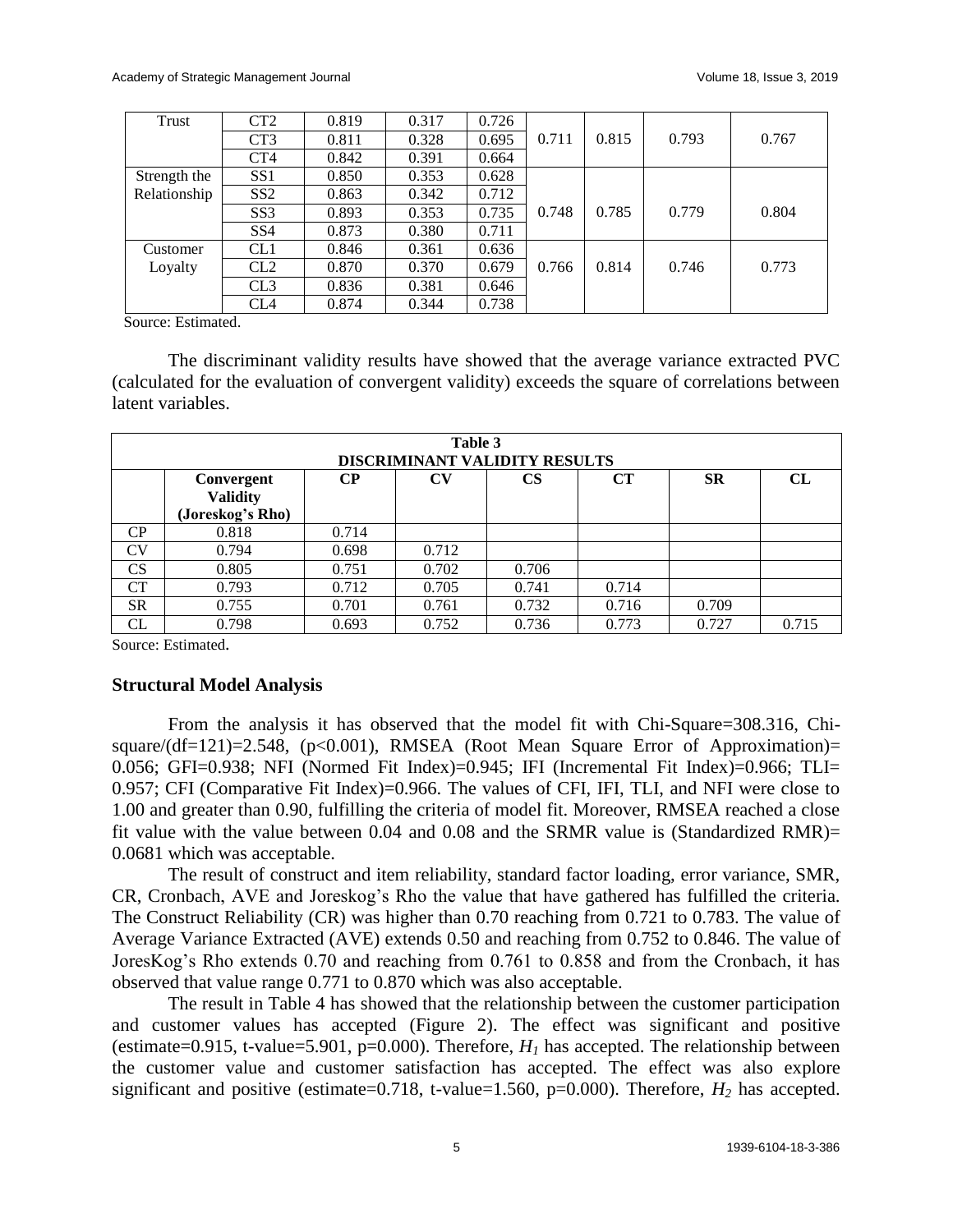The relationship between the customer value and customer trust has accepted. The effect was also explore significant and positive (estimate=0.914, t-value=6.916, p=0.000). Therefore, *H<sup>3</sup>* has also accepted. The relationship between the customer satisfaction and strength the relation has accepted. The effect was also found significant and positive (estimate=0.452, t-value=8.091,  $p=0.000$ ).

| Table 4<br><b>HYPOTHESIS TESTING</b>                                                                                                                                                                                                                                                                                                                                                                                                                                                                |       |       |       |          |  |  |  |
|-----------------------------------------------------------------------------------------------------------------------------------------------------------------------------------------------------------------------------------------------------------------------------------------------------------------------------------------------------------------------------------------------------------------------------------------------------------------------------------------------------|-------|-------|-------|----------|--|--|--|
| <b>Hypothesis</b><br><b>Estimate</b><br>$P_{V}$<br><b>Result</b><br>C.R                                                                                                                                                                                                                                                                                                                                                                                                                             |       |       |       |          |  |  |  |
| H1                                                                                                                                                                                                                                                                                                                                                                                                                                                                                                  | 0.915 | 5.901 | 0.000 | Accepted |  |  |  |
| H2                                                                                                                                                                                                                                                                                                                                                                                                                                                                                                  | 0.718 | 1.560 | 0.001 | Accepted |  |  |  |
| H <sub>3</sub>                                                                                                                                                                                                                                                                                                                                                                                                                                                                                      | 0.914 | 6.916 | 0.000 | Accepted |  |  |  |
| H4                                                                                                                                                                                                                                                                                                                                                                                                                                                                                                  | 0.452 | 8.091 | 0.000 | Accepted |  |  |  |
| H <sub>5</sub>                                                                                                                                                                                                                                                                                                                                                                                                                                                                                      | 0.674 | 7.504 | 0.001 | Accepted |  |  |  |
| H <sub>6</sub>                                                                                                                                                                                                                                                                                                                                                                                                                                                                                      | 0.293 | 6.508 | 0.000 | Accepted |  |  |  |
| $\sim$<br>$\blacksquare$ . $\blacksquare$ . $\blacksquare$ . $\blacksquare$ . $\blacksquare$ . $\blacksquare$ . $\blacksquare$ . $\blacksquare$ . $\blacksquare$ . $\blacksquare$ . $\blacksquare$ . $\blacksquare$ . $\blacksquare$ . $\blacksquare$ . $\blacksquare$ . $\blacksquare$ . $\blacksquare$ . $\blacksquare$ . $\blacksquare$ . $\blacksquare$ . $\blacksquare$ . $\blacksquare$ . $\blacksquare$ . $\blacksquare$ . $\blacksquare$ . $\blacksquare$ . $\blacksquare$ . $\blacksquare$ |       |       |       |          |  |  |  |

Source: Estimated.

Therefore, *H<sup>4</sup>* has also accepted. The relationship between the customer loyalty and strength the relation has accepted. The effect was also explore significant and positive (estimate=0.674, t-value=7.504, p=0.000). Therefore,  $H_5$  has accepted. The relationship between the strength the relation and customer loyalty has accepted. The effect was also originate significant and positive (estimate=0.293, t-value=6.508, p=0.000). Therefore,  $H_6$  has also accepted.



Source: Authors' Compilation.

# **FIGURE 2 STRUCTURAL MODEL ANALYSIS**

#### **CONCLUSIONS AND RECOMMENDATIONS**

The result has explained that each and every element has significant effect with on to another as our literature review explained. Firstly, customer participation has positive effect on the customer value, (Dong et al., 2008; Yim et al., 2012) has been widely accepted in the literature. Secondly, customer value has also make a considerable effect on the customer satisfaction , thirdly customer value also make a significant effect on the customer trust, Fourthly both customer trust and customer satisfaction helps to strengthen the customer relationship and lastly customer relationship helps to establish the customer loyalty. The firms are adopting the multifarious strategy to ensure the customer loyalty and ultimately that leads to consolidate the